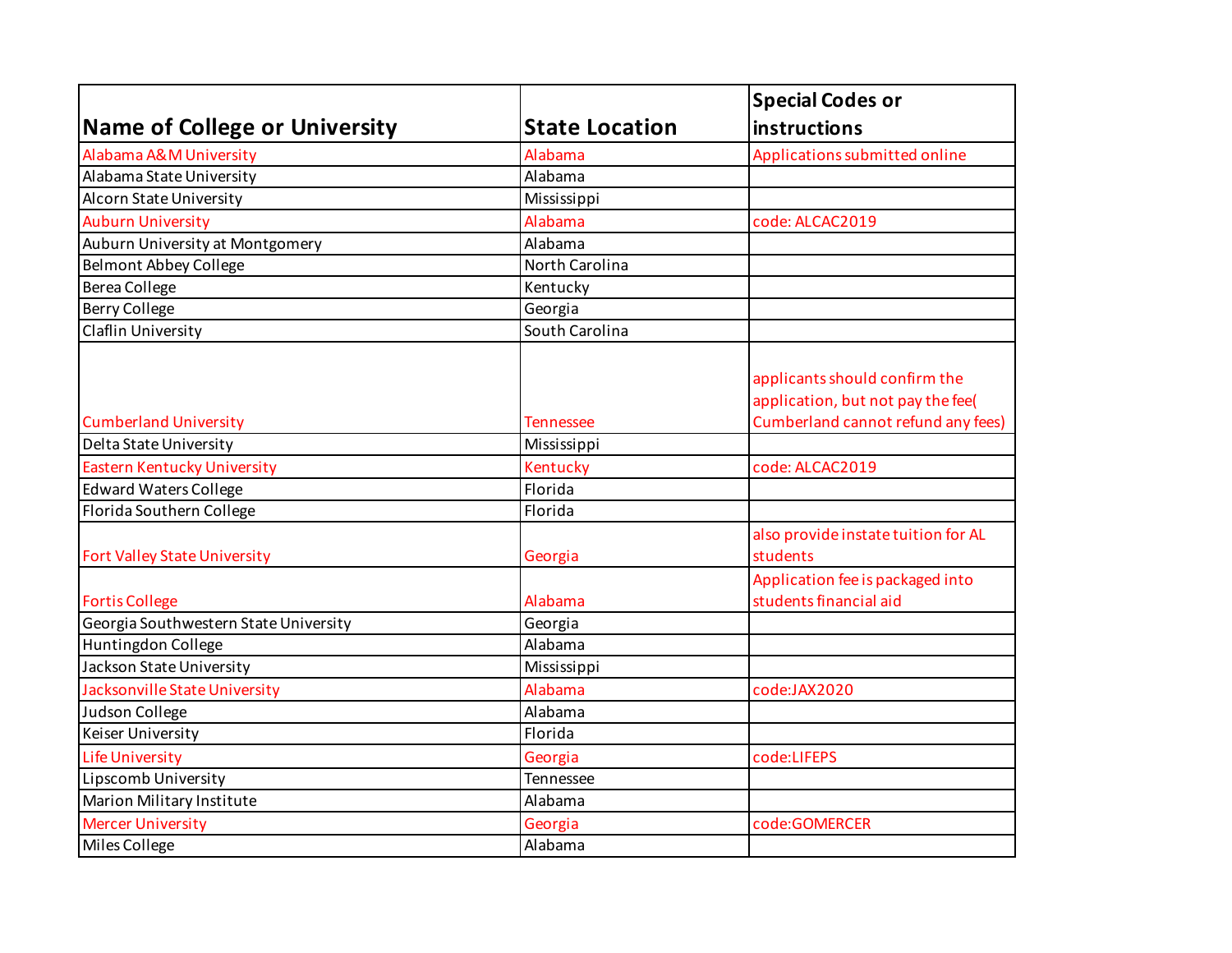| Mississippi College                    | Mississippi           |                                     |
|----------------------------------------|-----------------------|-------------------------------------|
| Mississippi Valley State University    | Mississippi           |                                     |
| Northwest Florida State College        | Florida               |                                     |
| Selma University                       | Alabama               |                                     |
| Spring Hill College                    | Alabama               |                                     |
| Stillman College                       | Alabama               |                                     |
| <b>Talladega College</b>               | Alabama               |                                     |
|                                        |                       | Undergraduate:                      |
|                                        |                       | https://adm.ua.edu/register/free_ap |
| The University of Alabama              | Alabama               | p week 2019                         |
| <b>Troy University</b>                 | Alabama               | code:ALCAC2019                      |
|                                        |                       | Paper application only must be sent |
| <b>Tuskegee University</b>             | Alabama               | in                                  |
| <b>Union University</b>                | <b>Tennessee</b>      | code: BULLDOG1920                   |
| University of Dayton                   | Ohio                  |                                     |
| University of Mobile                   | Alabama               |                                     |
| University of Montevallo               | Alabama               |                                     |
| University of South Alabama            | Alabama               |                                     |
| University of the South (Sewanee)      | Tennessee             |                                     |
| <b>University of West Alabama</b>      | Alabama               | code:ALCAC2019                      |
|                                        |                       | free and reduce lunch and ACT/SAT   |
| <b>Western Kentucky</b>                | Kentucky              | waivers only                        |
| <b>William Carey University</b>        | Mississippi           |                                     |
| <b>Wofford College</b>                 | <b>South Carolina</b> | code: WCFEEEXEMPTCARD               |
| Xavier University                      | Louisiana             |                                     |
| Young Harris College                   | Georgia               |                                     |
|                                        |                       |                                     |
| Alabama Two-Year Colleges              | Locations             |                                     |
| <b>Bevill State Community College</b>  | Jasper, AL            | no application fee                  |
| <b>Bishop State Community College</b>  | Mobile, AL            | no application fee                  |
| John C. Calhoun Community College      | Decatur, AL           | no application fee                  |
| Central Alabama Community College      | Alexander City, AL    | no application fee                  |
| Chattahoochee Valley Community College | Phenix City, AL       | no application fee                  |
| Coastal Alabama Community College      | Bay Minette, AL       | no application fee                  |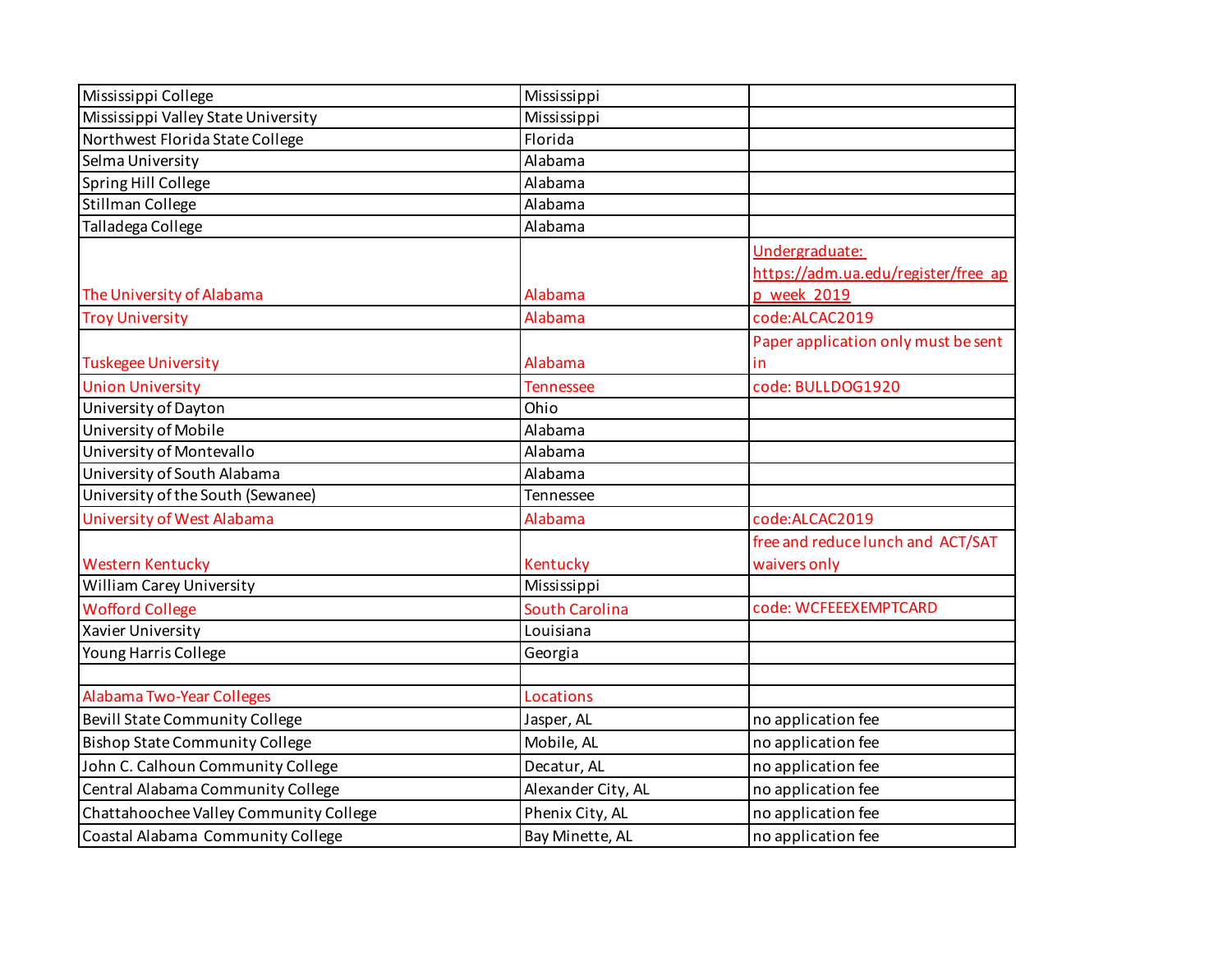| J.F. Drake Community & Technical College      | Huntsville, AL    | no application fee |
|-----------------------------------------------|-------------------|--------------------|
| Enterprise State Community College            | Enterprise, AL    | no application fee |
| Gadsden State Community College               | Gadsden, AL       | no application fee |
| J.F. Ingram State Technical College           | Deatsville, AL    | no application fee |
| Jefferson State Community College             | Birmingham, AL    | no application fee |
| T.A. Lawson State Community College           | Birmingham, AL    | no application fee |
| Northeast Alabama Community College           | Rainsville, AL    | no application fee |
| George C. Wallace Community College           | Dothan, AL        | no application fee |
| Northwest-Shoals Community College            | Muscle Shoals, AL | no application fee |
| Reid State Technical College                  | Evergreen, AL     | no application fee |
| Shelton State Community College               | Tuscaloosa, AL    | no application fee |
| Snead State Community College                 | Boaz, AL          | no application fee |
| Wallace State Community College               | Hanceville, AL    | no application fee |
| George Corley Wallace State Community College | Selma, AL         | no application fee |